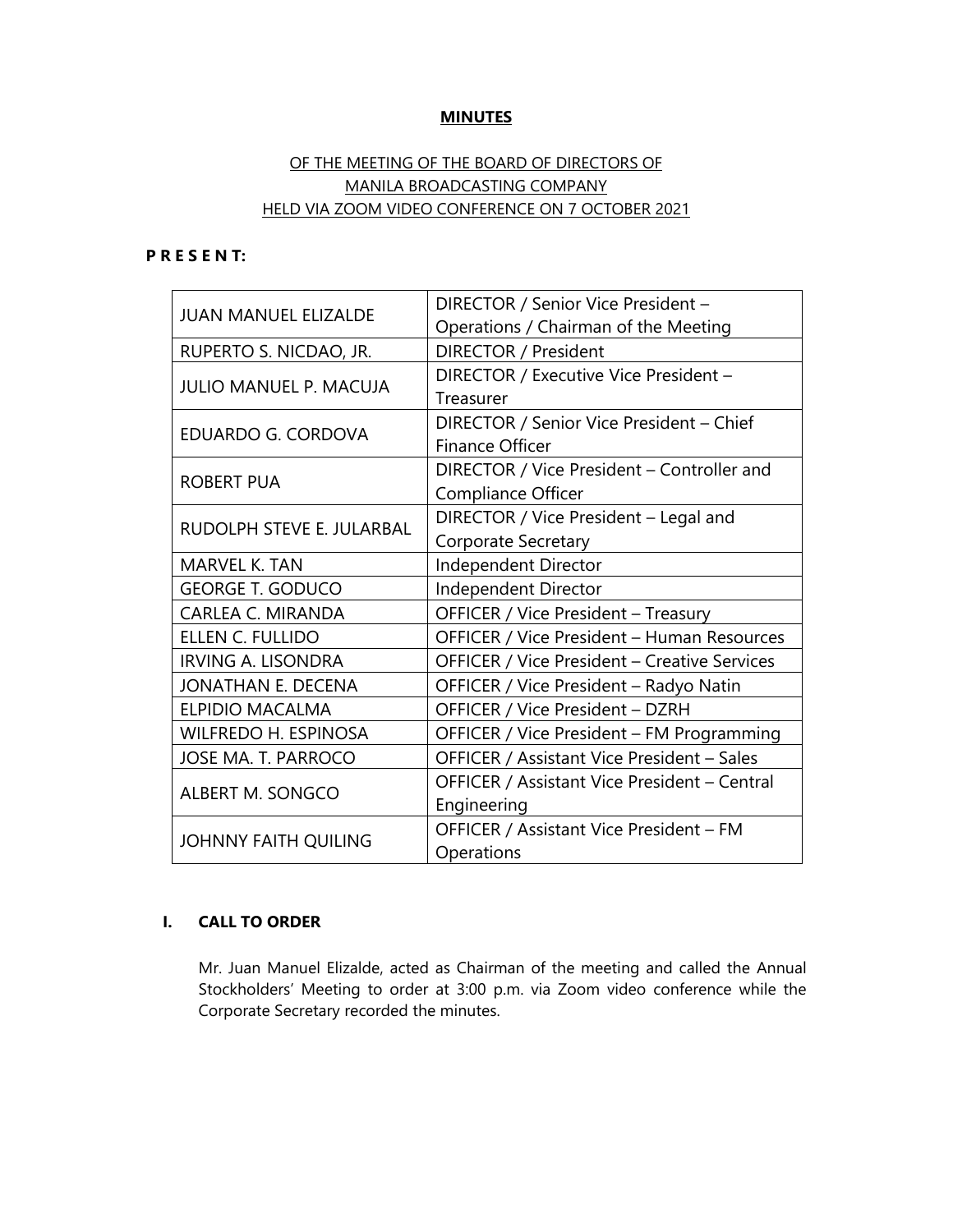# **II. CERTIFICATION OF QUORUM**

The Corporate Secretary certified that there was a quorum to conduct business, all directors having been notified and present.

# **III. APPROVAL OF THE MINUTES OF THE ANNUAL STOCKHOLDERS' MEETING HELD LAST OCTOBER 1, 2020**

The first matter in the order of business is the reading and approval of the Minutes of the Annual Stockholders' Meeting held last October 1, 2020, which minutes is posted on the Company's website as required by the Securities & Exchange Commission.

There being no objection, and upon motion duly made and seconded, the minutes of the Annual Stockholders' Meeting held last October 1, 2020 that is posted in the Company's website is hereby approved.

# **IV. PRESIDENT'S REPORT**

## Financial Highlights

For 2020, total revenues amounted to P889.3 million, which is about a 19 percent decrease from the P1.098 billion in revenues generated in 2019.

Gross Profit for 2020 was at P375.5 million, compared to P451.2 million in 2019, a decrease of around 16.8 percent.

And yet, while lockdowns hampered the Company's efforts to generate revenue, the net income for 2020 was at P93.9 million, which is comparable to the net income of P94.3 million in 2019, a difference of less than one half of one percent — zero point forty-two percent, to be more precise.

To a large extent, the Company has remained profitable by implementing measures to decrease cost of services by 20.5 percent, and operating expenses by 6.4 percent.

## COVID-19 Pandemic

In assessing the long-term financial health of the Company, we must first address the proverbial elephant in the room — the COVID-19 virus, which is more akin to a raging bull set loose in retail shops, manufacturing plants, and corporate offices all over the world.

Ahead of the World Health Organization declaring a pandemic in early March of 2020, the Company was already hard at work to mitigate or — even better, nullify — the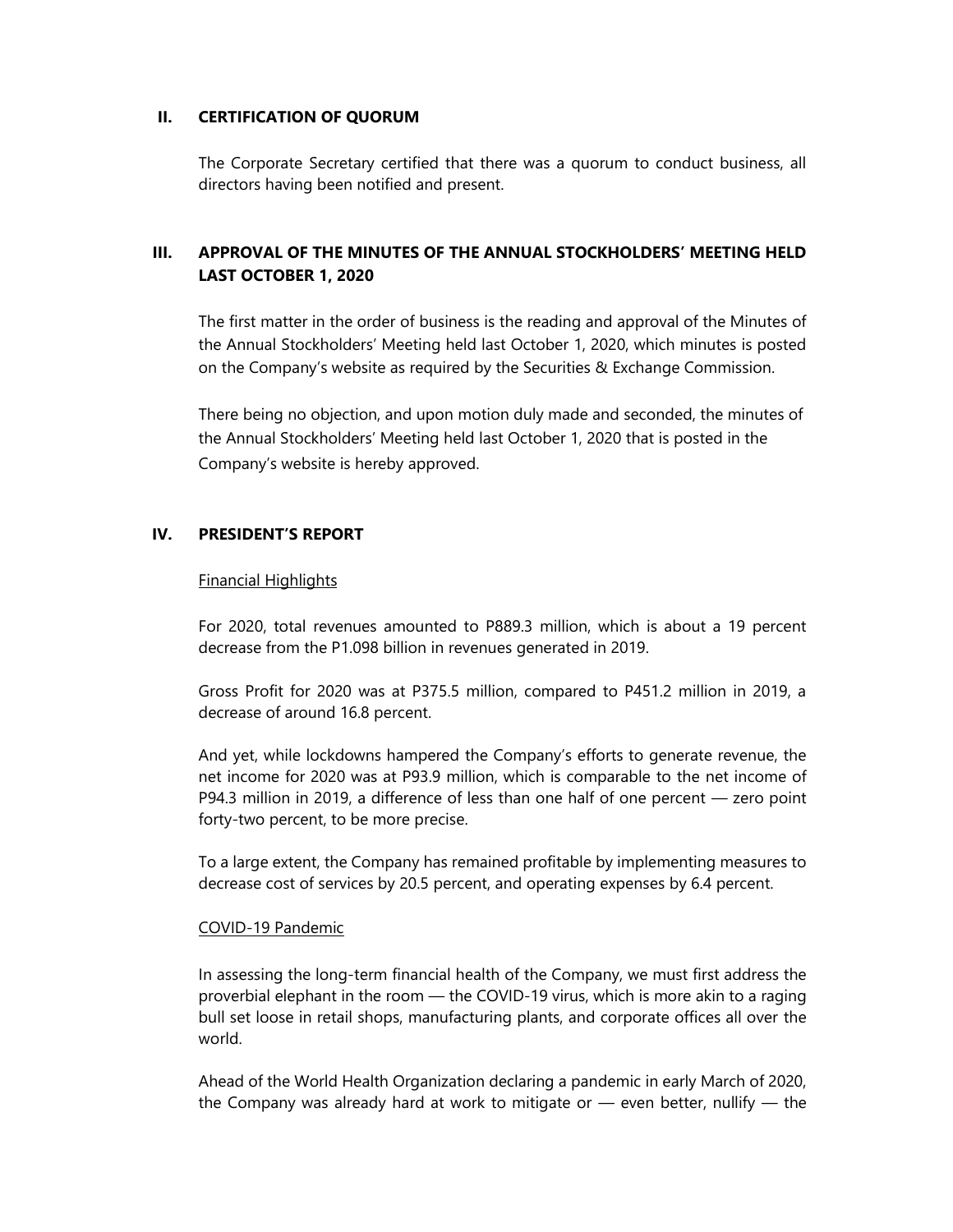potentially catastrophic consequences of community quarantines and regional lockdowns.

Our strategy, though by no means simple, was and is straightforward: establish policies, protocols, and processes that ensure continuous, uninterrupted business operations, in a manner that keeps each and every member of our organization safe.

#### Technology-driven and Value-based

Based on this overarching principle, we were able to arrive at solutions that are driven by technology and grounded on the most fundamental of human values, that we are all our brothers' and sisters' keepers.

First, the Company identified functions that can be performed effectively via working from home.

Science tells us that infections run rampant in closed, crowded environments; and thus, decongesting our workplace is the logical first step in preserving our business and protecting our people.

Second, we recognized that part and parcel of being in broadcasting is that some of our staff need to work on-site, and so, we must create a safe working environment.

As such, to this day, we have strict safety measures based on guidelines from the Philippine Department of Health, the US Centers for Disease Control, and the World Health Organization.

These measures include mandatory temperature checks, regular disinfection of common areas, availability of sanitation stations throughout the office, and strict enforcement of physical-distancing policies.

And last, but certainly not least, we adopted flexible-work-arrangement schemes prescribed by the Department of Labor and Employment.

So, despite the protracted lockdowns imposed by government, our employees continue to have the means to provide for themselves and their families.

Though we don't exactly know when, we do know that this pandemic will end, and what follows suit is an era of rebuilding.

Our people, the self-same people that we have now, are our most valuable assets in seizing opportunities as the world reopens and rebuilds.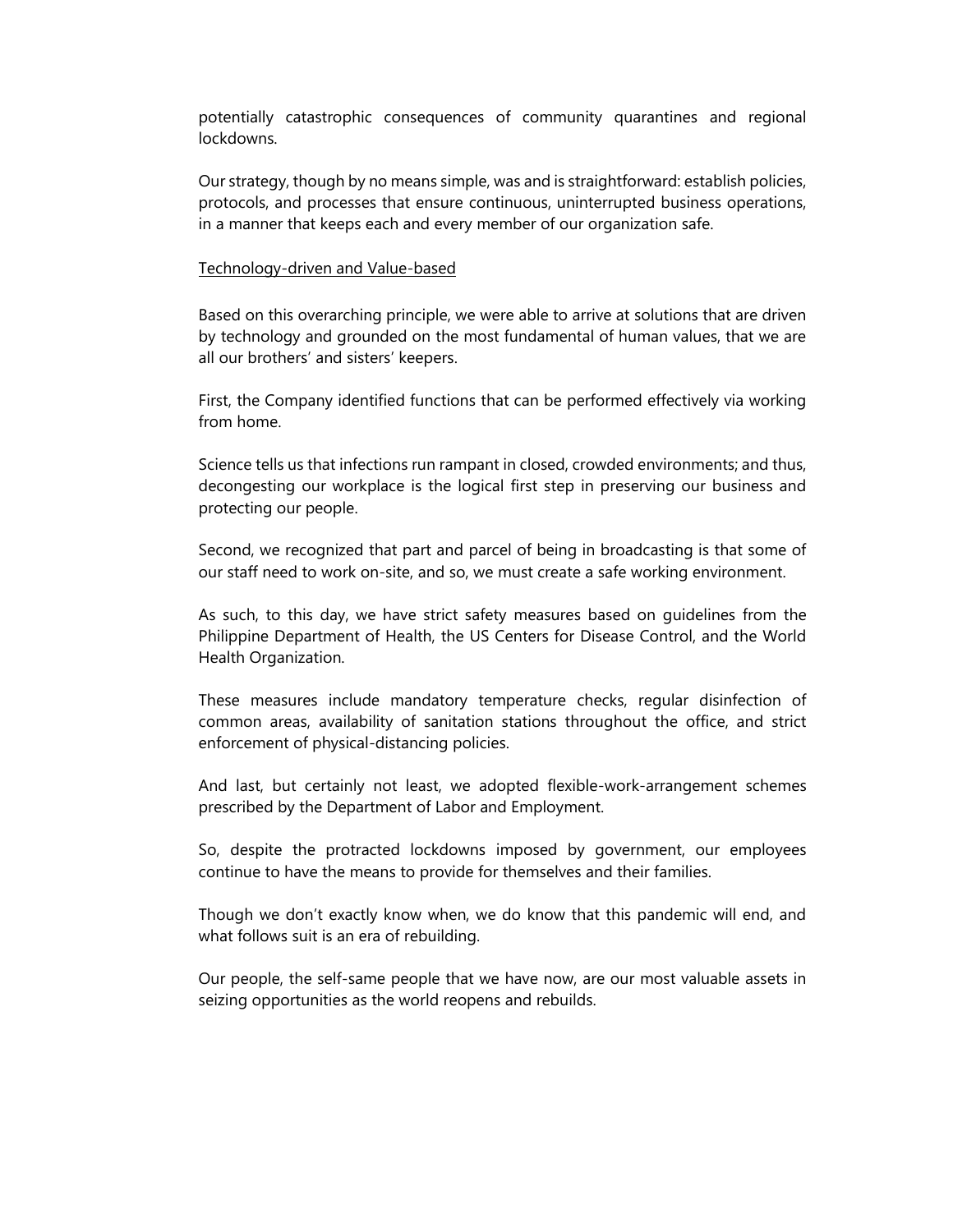## Fire and Rebuilding

And on the topic of rebuilding, the MBC Building surely comes to mind.

After fire gutted our corporate offices and broadcast studios in October 2019, we immediately began to rebuild our headquarters.

Despite the logistical hurdles of lockdowns, I am pleased to report that a substantial portion of our operations are scheduled to move back to our newly-rebuilt home, during the fourth quarter this year.

The rebuilding of the MBC Building has been a key priority because reconsolidating our operations in a centralized location allows your Company to function more efficiently while providing an even higher standard of service to our clients.

And in terms of serving clients, your Company goes far beyond brick-and-mortar solutions; we have also tapped into the best that technology has to offer.

## Win Media Suite

Your Company is currently working with Win Media programmers to tailor fit the functionalities of the software suite to the business processes of our 200 or so radio stations all throughout the Philippine archipelago.

When implemented organization-wide in 2022, we will be better able to provide our clients with cost-efficient ad airing schedules, while minimizing the aging of accounts receivables through more timely submission of reports and billing requirements.

### Digital Presence

Today, our AM and FM networks all have high-traffic websites as well as huge communities of followers on the most popular social media platforms such as Facebook, YouTube, and Twitter; and more recently, Instagram and TikTok.

These days, especially over the past two years, your Company has begun reaping at least two concrete rewards of our early foray into this new digital frontier.

Expanding our audience and diversifying our revenue streams.

### EHRI – FELIZ

Elizalde Hotels and Resorts has worked closely with the Department of Labor and Employment to preserve jobs that would have been otherwise lost due to the business slowdown.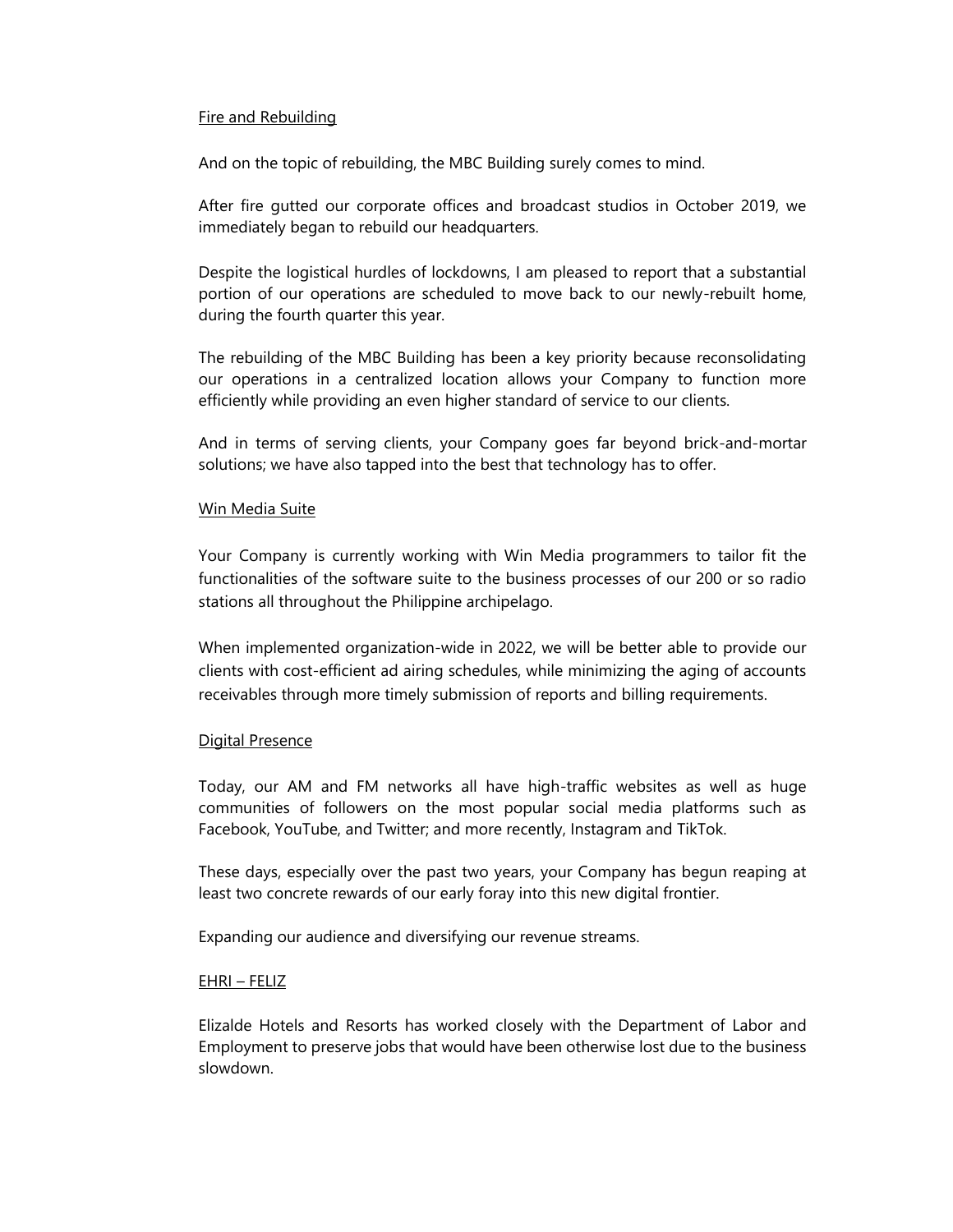As the Philippines turns the corner in the battle against COVID-19, Elizalde Hotels and Resorts is poised to reap the rewards of a reopening tourism boom.

# **V. APPROVAL OF AUDITED FINANCIAL STATEMENTS FOR THE YEAR ENDED DECEMBER 31, 2020**

There being no objection and upon motion duly made and seconded, the 2020 Audited Financial Statements of Manila Broadcasting Company is hereby approved.

# **VI. APPROVAL AND RATIFICATION OF THE ACTS OF THE BOARD OF DIRECTORS AND OFFICERS**

Hearing no objection, upon motion duly made and seconded, the motion to ratify all acts of the Company's Board of Directors and Officers for the period from date of last annual stockholders meeting held on October 1, 2020 up to October 7, 2021 are ratified or approved as the case may be.

# **VII. APPROVAL OF CONTINUING SURETYSHIP AGREEMENT WITH METROPOLITAN BANK AND TRUST COMPANY (METROBANK)**

The Company has executed a Continuing Suretyship Agreement (CSA) in favor of METROBANK to secure the loan of Star Parks Corporation ("SPC") in the amount of ONE HUNDRED TWENTY MILLION PESOS (PhP120,000,000.00). SPC seeks to obtain an increase of its loan with Metrobank up to PhP150,000,000.00. As one of the conditions for approval, Metrobank has required MBC to execute a CSA to secure the increase in said loan amount duly supported by the approvals of its board of directors and shareholders.

There being no objections and upon motion duly made and seconded, the motion to approve, confirm and ratify the acts of the Board of Directors in executing a Continuing Suretyship Agreement, or CSA, in favor of the Metropolitan Bank and Trust Company, or Metrobank, to secure the increased loan amount of Php 150M of Star Parks Corporation, or SPC is hereby approved.

# **VIII. ELECTION OF DIRECTORS AND OFFICERS FOR THE YEAR 2021 - 2022**

The Corporate Secretary certified to the following Directors as having been elected by the stockholder during the stockholders' meeting which was just concluded, to hold office until their successors have been elected, namely: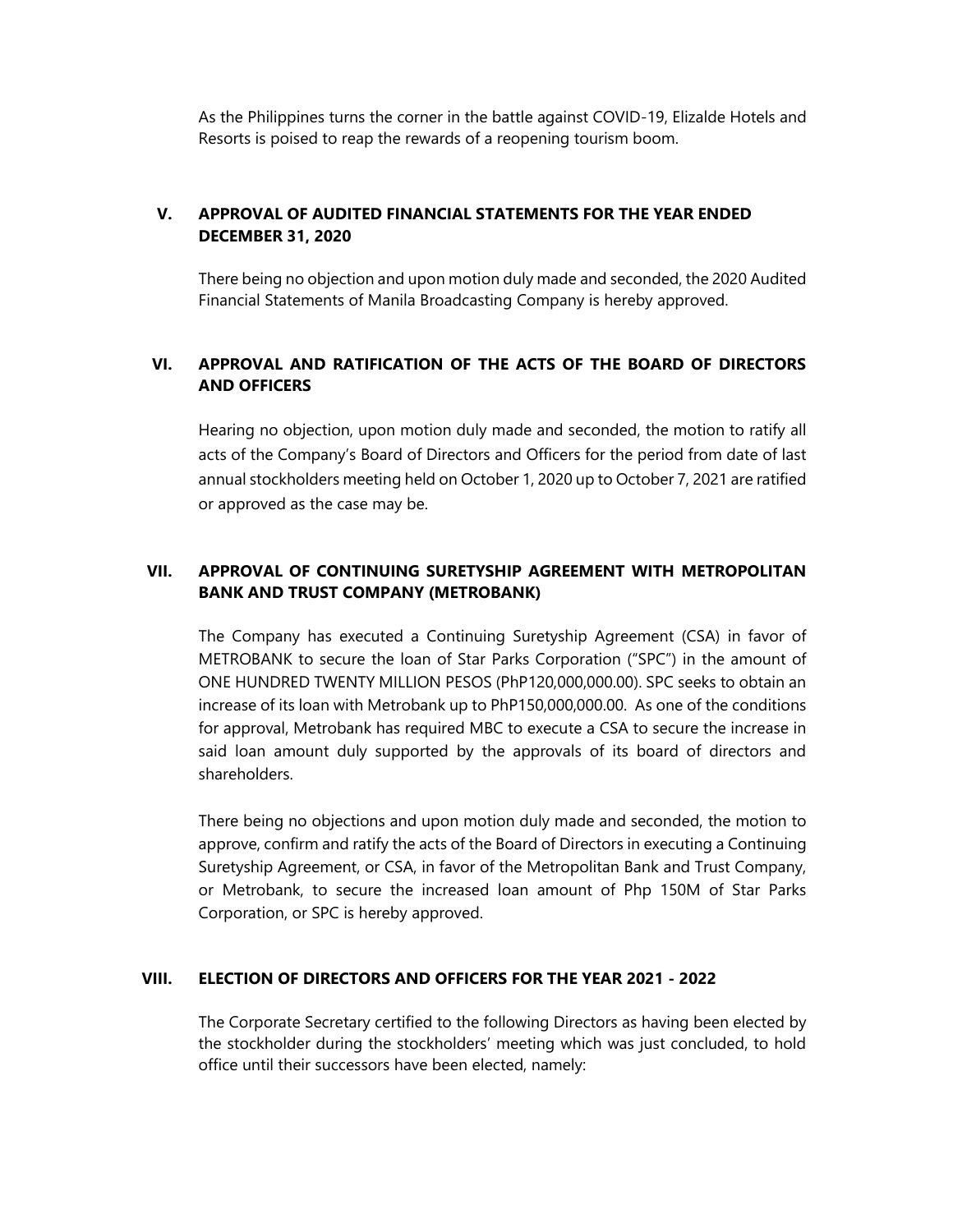| <b>BOARD OF DIRECTORS</b>   |                        |                   |  |
|-----------------------------|------------------------|-------------------|--|
| FEDERICO J. ELIZALDE        | RUPERTO S. NICDAO, JR. | JULIO MANUEL P.   |  |
|                             |                        | MACUJA            |  |
| <b>JUAN MANUEL ELIZALDE</b> | EDUARDO G. CORDOVA     | ROBERT PUA        |  |
| RUDOLPH STEVE E.            | MARVEL K. TAN*         | GEORGE T. GODUCO* |  |
| JULARBAL                    |                        |                   |  |

*\*Independent Director*

The newly elected Directors thereupon convened as a Board to appoint the officers of the Corporation. The following were appointed as Officers:

| <b>OFFICERS</b>               |                                         |  |
|-------------------------------|-----------------------------------------|--|
| <b>FEDERICO J. ELIZALDE</b>   | Chairman of the Board                   |  |
| RUPERTO S. NICDAO, JR.        | President                               |  |
| <b>JULIO MANUEL P. MACUJA</b> | EVP - Treasurer                         |  |
| <b>JUAN MANUEL ELIZALDE</b>   | SVP – Operations                        |  |
| EDUARDO G. CORDOVA            | SVP - Chief Finance Officer             |  |
| <b>ROBERT PUA</b>             | VP - Controller and Compliance Officer  |  |
| RUDOLPH STEVE E. JULARBAL     | VP - Legal and Corporate Secretary      |  |
| <b>IRVING A. LISONDRA</b>     | VP - Advertising and Promotions         |  |
| CARLEA C. MIRANDA             | VP - Treasury                           |  |
| ELLEN C. FULLIDO              | VP - Human Resources and Administrative |  |
|                               | Resources                               |  |
| JONATHAN E. DECENA            | VP - Radyo Natin                        |  |
| WILFREDO H. ESPINOSA          | VP - FM Programming                     |  |
| ELPIDIO M. MACALMA            | VP-DZRH                                 |  |
| JOSE MA. T. PARROCO           | AVP – Sales                             |  |
| JOHNNY FAITH F. QUILING       | <b>AVP – FM Network Operations</b>      |  |
| ALBERT M. SONGCO              | AVP - Central Engineering               |  |

# **IX. APPOINTMENT OF EXTERNAL AUDITORS**

The accounting firm of Sycip Gorres Velayo & Co. was re-appointed as external auditors of the Company for the calendar year 2021.